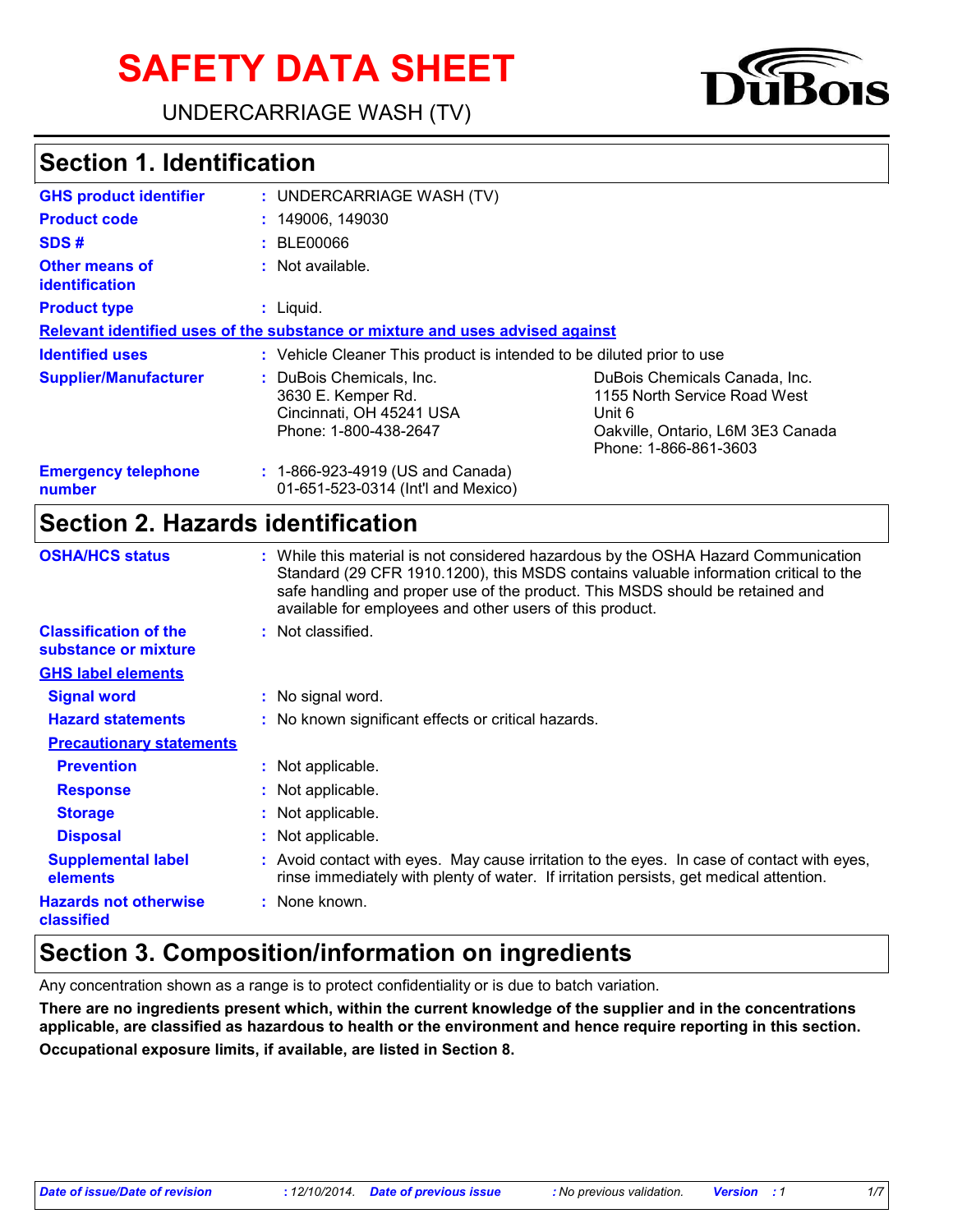#### **Section 4. First aid measures**

#### **Description of necessary first aid measures**

| <b>Eye contact</b>                                 | : Immediately flush eyes with plenty of water, occasionally lifting the upper and lower<br>eyelids. Check for and remove any contact lenses. Get medical attention if irritation<br>occurs.                                                                                                                                                            |  |  |  |
|----------------------------------------------------|--------------------------------------------------------------------------------------------------------------------------------------------------------------------------------------------------------------------------------------------------------------------------------------------------------------------------------------------------------|--|--|--|
| <b>Inhalation</b>                                  | : Remove victim to fresh air and keep at rest in a position comfortable for breathing. Get<br>medical attention if symptoms occur. In case of inhalation of decomposition products in<br>a fire, symptoms may be delayed. The exposed person may need to be kept under<br>medical surveillance for 48 hours.                                           |  |  |  |
| <b>Skin contact</b>                                | : Flush contaminated skin with plenty of water. Remove contaminated clothing and<br>shoes. Get medical attention if symptoms occur.                                                                                                                                                                                                                    |  |  |  |
| <b>Ingestion</b>                                   | : Wash out mouth with water. Remove victim to fresh air and keep at rest in a position<br>comfortable for breathing. If material has been swallowed and the exposed person is<br>conscious, give small quantities of water to drink. Do not induce vomiting unless<br>directed to do so by medical personnel. Get medical attention if symptoms occur. |  |  |  |
| Most important symptoms/effects, acute and delayed |                                                                                                                                                                                                                                                                                                                                                        |  |  |  |
| <b>Potential acute health effects</b>              |                                                                                                                                                                                                                                                                                                                                                        |  |  |  |
| <b>Eye contact</b>                                 | : May cause slight transient irritation.                                                                                                                                                                                                                                                                                                               |  |  |  |
| <b>Inhalation</b>                                  | : Exposure to decomposition products may cause a health hazard. Serious effects may<br>be delayed following exposure.                                                                                                                                                                                                                                  |  |  |  |
| <b>Skin contact</b>                                | : No known significant effects or critical hazards.                                                                                                                                                                                                                                                                                                    |  |  |  |
| <b>Ingestion</b>                                   | : Ingestion may cause gastrointestinal irritation and diarrhea.                                                                                                                                                                                                                                                                                        |  |  |  |
| <b>Over-exposure signs/symptoms</b>                |                                                                                                                                                                                                                                                                                                                                                        |  |  |  |
| <b>Eye contact</b>                                 | : pain or irritation<br>watering<br>redness                                                                                                                                                                                                                                                                                                            |  |  |  |
| <b>Inhalation</b>                                  | : No specific data.                                                                                                                                                                                                                                                                                                                                    |  |  |  |
| <b>Skin contact</b>                                | : No specific data.                                                                                                                                                                                                                                                                                                                                    |  |  |  |
| <b>Ingestion</b>                                   | : No specific data.                                                                                                                                                                                                                                                                                                                                    |  |  |  |
|                                                    | Indication of immediate medical attention and special treatment needed, if necessary                                                                                                                                                                                                                                                                   |  |  |  |
| <b>Notes to physician</b>                          | : In case of inhalation of decomposition products in a fire, symptoms may be delayed.<br>The exposed person may need to be kept under medical surveillance for 48 hours.                                                                                                                                                                               |  |  |  |
| <b>Specific treatments</b>                         | : No specific treatment.                                                                                                                                                                                                                                                                                                                               |  |  |  |

**See toxicological information (Section 11)**

### **Section 5. Fire-fighting measures**

| <b>Extinguishing media</b>                               |                                                                                                                                                                          |
|----------------------------------------------------------|--------------------------------------------------------------------------------------------------------------------------------------------------------------------------|
| <b>Suitable extinguishing</b><br>media                   | : Use an extinguishing agent suitable for the surrounding fire.                                                                                                          |
| <b>Unsuitable extinguishing</b><br>media                 | $:$ None known.                                                                                                                                                          |
| <b>Specific hazards arising</b><br>from the chemical     | : In a fire or if heated, a pressure increase will occur and the container may burst.                                                                                    |
| <b>Hazardous thermal</b><br>decomposition products       | Decomposition products may include the following materials:<br>carbon dioxide<br>carbon monoxide<br>nitrogen oxides<br>metal oxide/oxides                                |
| <b>Special protective</b><br>equipment for fire-fighters | : Fire-fighters should wear appropriate protective equipment and self-contained breathing<br>apparatus (SCBA) with a full face-piece operated in positive pressure mode. |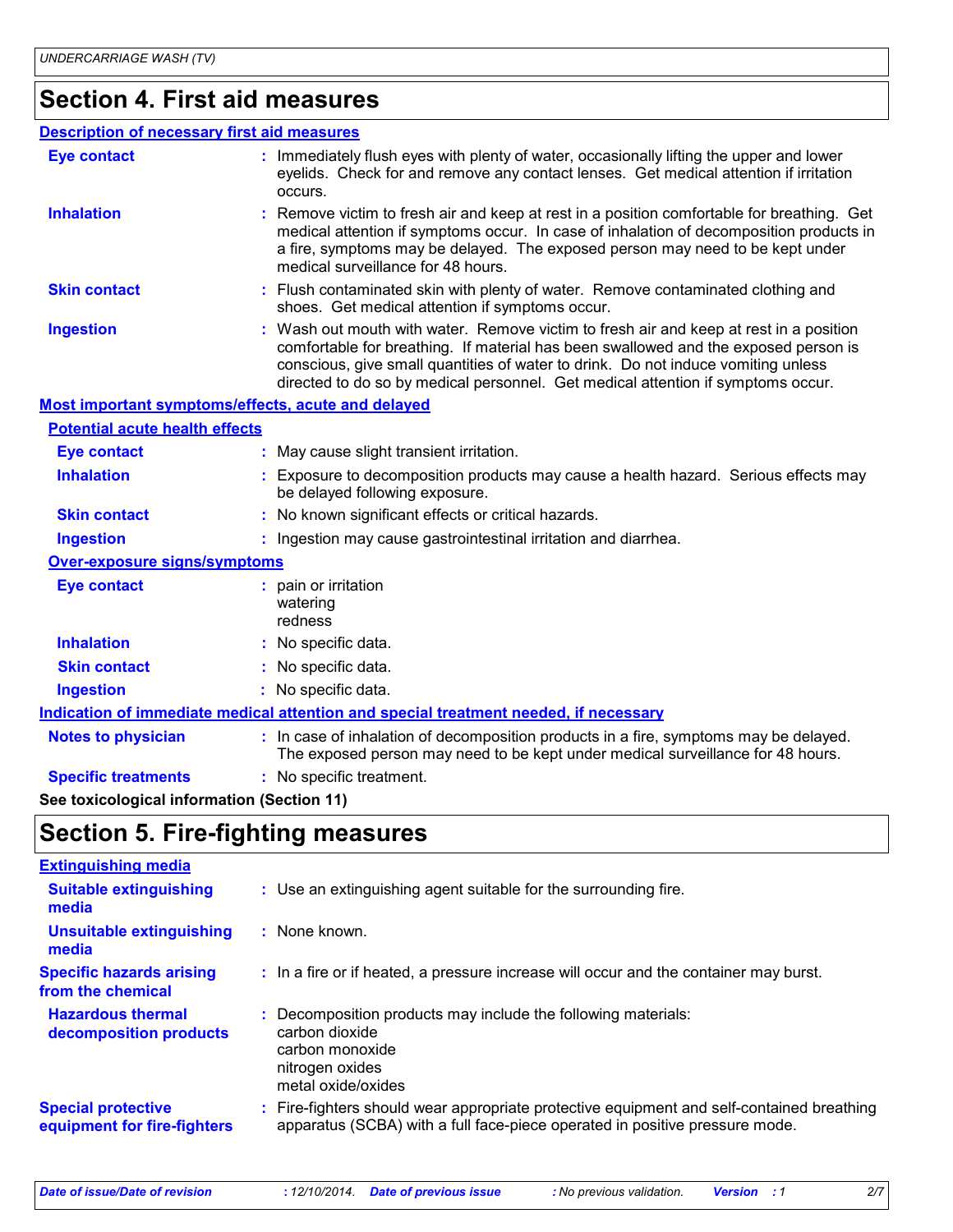### **Section 6. Accidental release measures**

| <b>Personal precautions</b>      | : No action shall be taken involving any personal risk or without suitable training.<br>Evacuate surrounding areas. Keep unnecessary and unprotected personnel from<br>entering. Do not touch or walk through spilled material. Put on appropriate personal<br>protective equipment.                                                                                                                                                                                                                                                                                                       |
|----------------------------------|--------------------------------------------------------------------------------------------------------------------------------------------------------------------------------------------------------------------------------------------------------------------------------------------------------------------------------------------------------------------------------------------------------------------------------------------------------------------------------------------------------------------------------------------------------------------------------------------|
| <b>Environmental precautions</b> | : Avoid dispersal of spilled material and runoff and contact with soil, waterways, drains<br>and sewers. Inform the relevant authorities if the product has caused environmental<br>pollution (sewers, waterways, soil or air).                                                                                                                                                                                                                                                                                                                                                            |
| <b>Methods for cleaning up</b>   |                                                                                                                                                                                                                                                                                                                                                                                                                                                                                                                                                                                            |
| <b>Small spill</b>               | : Stop leak if without risk. Move containers from spill area. Dilute with water and mop up<br>if water-soluble. Alternatively, or if water-insoluble, absorb with an inert dry material and<br>place in an appropriate waste disposal container. Dispose of via a licensed waste<br>disposal contractor.                                                                                                                                                                                                                                                                                   |
| <b>Large spill</b>               | : Stop leak if without risk. Move containers from spill area. Prevent entry into sewers,<br>water courses, basements or confined areas. Wash spillages into an effluent treatment<br>plant or proceed as follows. Contain and collect spillage with non-combustible,<br>absorbent material e.g. sand, earth, vermiculite or diatomaceous earth and place in<br>container for disposal according to local regulations (see Section 13). Dispose of via a<br>licensed waste disposal contractor. Note: see Section 1 for emergency contact<br>information and Section 13 for waste disposal. |

#### **Section 7. Handling and storage**

| <b>Handling</b> | : Put on appropriate personal protective equipment (see Section 8).                                                                                                                                                                                                                                                                                                                                                                                                                                           |
|-----------------|---------------------------------------------------------------------------------------------------------------------------------------------------------------------------------------------------------------------------------------------------------------------------------------------------------------------------------------------------------------------------------------------------------------------------------------------------------------------------------------------------------------|
| <b>Storage</b>  | : Store in accordance with local regulations. Store in original container protected from<br>direct sunlight in a dry, cool and well-ventilated area, away from incompatible materials<br>(see Section 10) and food and drink. Keep container tightly closed and sealed until<br>ready for use. Containers that have been opened must be carefully resealed and kept<br>upright to prevent leakage. Do not store in unlabeled containers. Use appropriate<br>containment to avoid environmental contamination. |

### **Section 8. Exposure controls/personal protection**

| <b>Occupational exposure limits</b>                                                                                                                                                                                                                                                                                                                                                               |
|---------------------------------------------------------------------------------------------------------------------------------------------------------------------------------------------------------------------------------------------------------------------------------------------------------------------------------------------------------------------------------------------------|
|                                                                                                                                                                                                                                                                                                                                                                                                   |
| Good general ventilation should be sufficient to control worker exposure to airborne<br>contaminants.                                                                                                                                                                                                                                                                                             |
| : Wash hands, forearms and face thoroughly after handling chemical products, before<br>eating, smoking and using the lavatory and at the end of the working period.<br>Appropriate techniques should be used to remove potentially contaminated clothing.<br>Wash contaminated clothing before reusing. Ensure that eyewash stations and safety<br>showers are close to the workstation location. |
|                                                                                                                                                                                                                                                                                                                                                                                                   |
| : If a risk assessment indicates this is necessary, use a properly fitted, air-purifying or<br>airfed respirator complying with an approved standard. Respirator selection must be<br>based on known or anticipated exposure levels, the hazards of the product and the safe<br>working limits of the selected respirator.                                                                        |
| : Chemical-resistant, impervious gloves complying with an approved standard should be<br>worn at all times when handling chemical products if a risk assessment indicates this is<br>necessary.                                                                                                                                                                                                   |
| : Safety eyewear complying with an approved standard should be used when a risk<br>assessment indicates this is necessary to avoid exposure to liquid splashes, mists,<br>gases or dusts. Recommended: splash goggles                                                                                                                                                                             |
|                                                                                                                                                                                                                                                                                                                                                                                                   |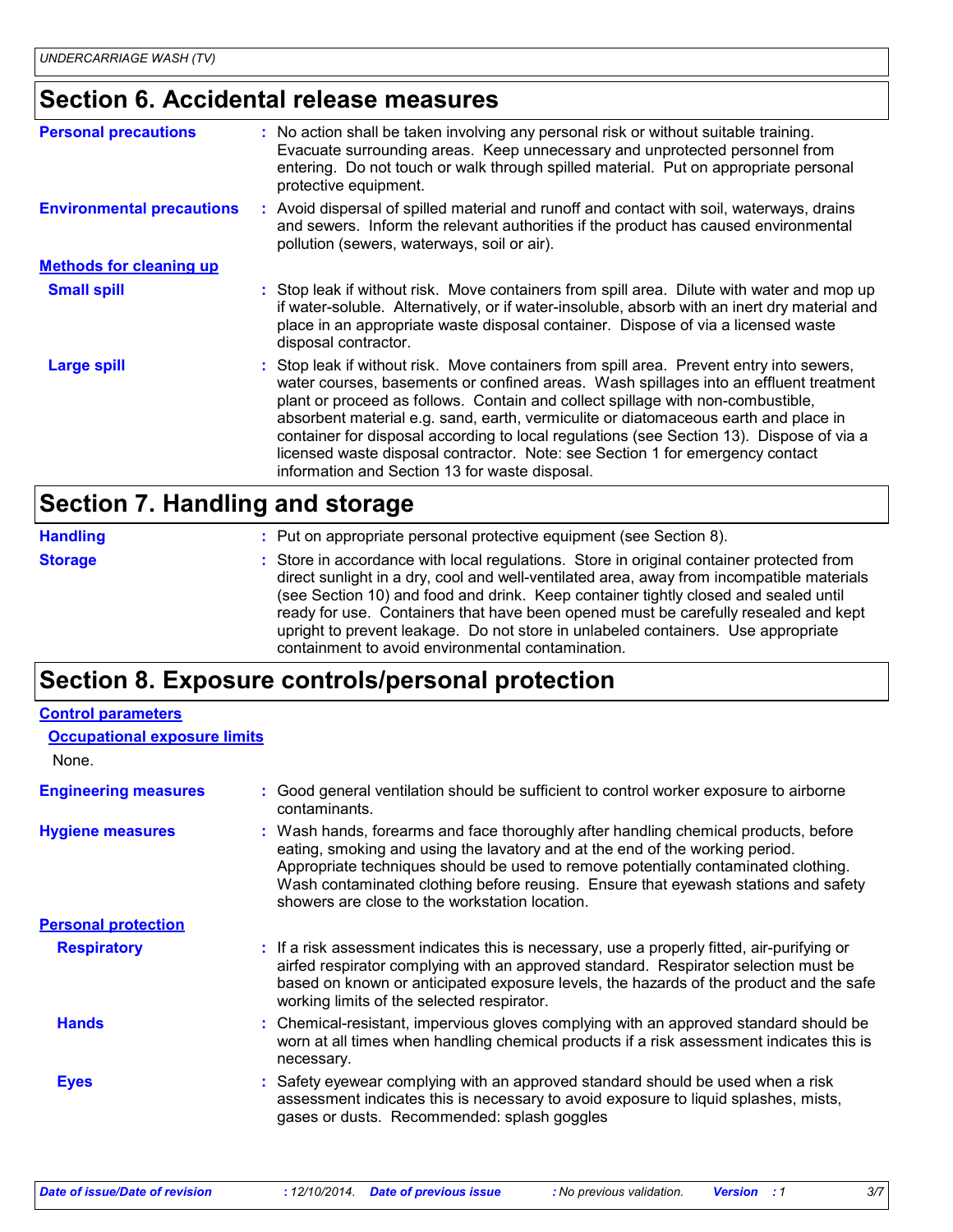### **Section 8. Exposure controls/personal protection**

| <b>Skin</b>                                          | Personal protective equipment for the body should be selected based on the task being<br>performed and the risks involved and should be approved by a specialist before<br>handling this product.                                                                                                                             |
|------------------------------------------------------|-------------------------------------------------------------------------------------------------------------------------------------------------------------------------------------------------------------------------------------------------------------------------------------------------------------------------------|
| <b>Environmental exposure</b><br>controls            | Emissions from ventilation or work process equipment should be checked to ensure<br>they comply with the requirements of environmental protection legislation. In some<br>cases, fume scrubbers, filters or engineering modifications to the process equipment<br>will be necessary to reduce emissions to acceptable levels. |
| <b>Personal protective</b><br>equipment (Pictograms) |                                                                                                                                                                                                                                                                                                                               |



# **Section 9. Physical and chemical properties**

| <u>Appearance</u>                                 |    |                                |
|---------------------------------------------------|----|--------------------------------|
| <b>Physical state</b>                             |    | : Liquid. [Aqueous solution]   |
| <b>Color</b>                                      | t. | Purple.                        |
| Odor                                              | t. | surfactant                     |
| <b>Odor threshold</b>                             |    | Not available.                 |
| pH                                                |    | 7.2                            |
| <b>Melting point</b>                              |    | Not available.                 |
| <b>Boiling point</b>                              |    | Not available.                 |
| <b>Flash point</b>                                |    | Closed cup: Not applicable.    |
| <b>Burning time</b>                               | ÷. | Not applicable.                |
| <b>Burning rate</b>                               | t. | Not applicable.                |
| <b>Evaporation rate</b>                           |    | Not available.                 |
| <b>Flammability (solid, gas)</b>                  |    | Not available.                 |
| Lower and upper explosive<br>(flammable) limits   |    | Not available.                 |
| <b>Vapor pressure</b>                             |    | Not available.                 |
| <b>Vapor density</b>                              |    | Not available.                 |
| <b>Relative density</b>                           |    | 1.01                           |
| <b>Solubility</b>                                 | ÷. | Not available.                 |
| <b>Solubility in water</b>                        |    | Not available.                 |
| <b>Partition coefficient: n-</b><br>octanol/water | t. | Not available.                 |
| <b>Auto-ignition temperature</b>                  |    | : Not available.               |
| <b>Decomposition temperature</b>                  | ÷. | Not available.                 |
| <b>Viscosity</b>                                  |    | Not available.                 |
| <b>Elemental Phosphorus</b>                       |    | $0\%$                          |
| <b>VOC content</b>                                |    | 0 % [CARB - Consumer products] |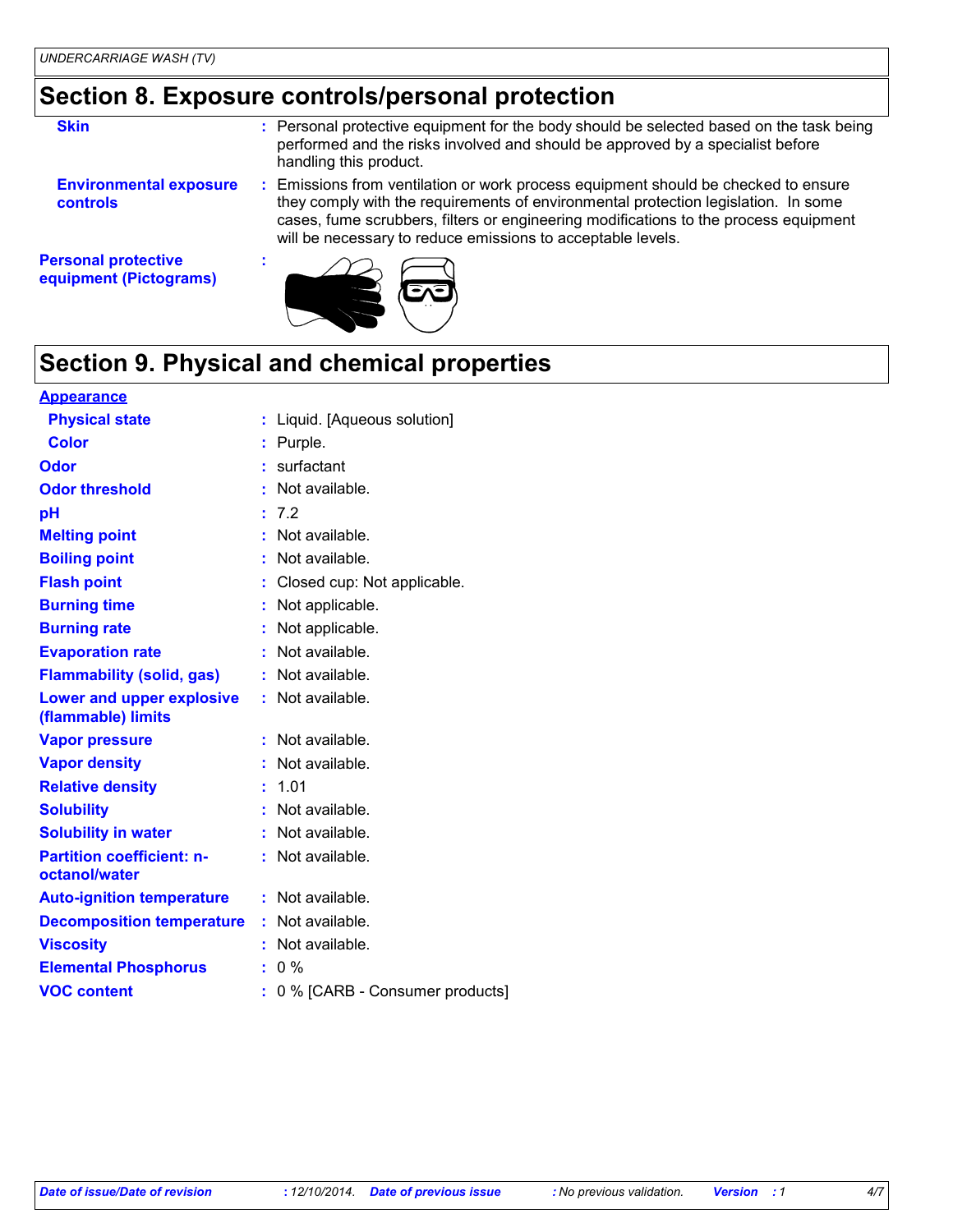# **Section 10. Stability and reactivity**

| <b>Reactivity</b>                            | : No specific test data related to reactivity available for this product or its ingredients.                                                                                                                                                                                                                                                                                                                                                                                                                  |
|----------------------------------------------|---------------------------------------------------------------------------------------------------------------------------------------------------------------------------------------------------------------------------------------------------------------------------------------------------------------------------------------------------------------------------------------------------------------------------------------------------------------------------------------------------------------|
| <b>Chemical stability</b>                    | : The product is stable.                                                                                                                                                                                                                                                                                                                                                                                                                                                                                      |
| <b>Possibility of hazardous</b><br>reactions | : Under normal conditions of storage and use, hazardous reactions will not occur.                                                                                                                                                                                                                                                                                                                                                                                                                             |
| <b>Conditions to avoid</b>                   | : No specific data.                                                                                                                                                                                                                                                                                                                                                                                                                                                                                           |
| <b>Incompatible materials</b>                | $:$ Not available.                                                                                                                                                                                                                                                                                                                                                                                                                                                                                            |
| <b>Hazardous decomposition</b><br>products   | : Under normal conditions of storage and use, hazardous decomposition products should<br>not be produced.                                                                                                                                                                                                                                                                                                                                                                                                     |
| <b>Storage</b>                               | : Store in accordance with local regulations. Store in original container protected from<br>direct sunlight in a dry, cool and well-ventilated area, away from incompatible materials<br>(see Section 10) and food and drink. Keep container tightly closed and sealed until<br>ready for use. Containers that have been opened must be carefully resealed and kept<br>upright to prevent leakage. Do not store in unlabeled containers. Use appropriate<br>containment to avoid environmental contamination. |

# **Section 11. Toxicological information**

| <b>Information on toxicological effects</b> |                                                                                                                     |
|---------------------------------------------|---------------------------------------------------------------------------------------------------------------------|
| <b>Information on the likely</b>            |                                                                                                                     |
| routes of exposure                          | Dermal contact. Eye contact. Inhalation.                                                                            |
| <b>Potential acute health effects</b>       |                                                                                                                     |
| <b>Eye contact</b>                          | May cause slight transient irritation.                                                                              |
| <b>Inhalation</b>                           | Exposure to decomposition products may cause a health hazard. Serious effects may<br>be delayed following exposure. |
| <b>Skin contact</b>                         | : No known significant effects or critical hazards.                                                                 |
| <b>Ingestion</b>                            | Ingestion may cause gastrointestinal irritation and diarrhea.                                                       |
|                                             | Symptoms related to the physical, chemical and toxicological characteristics                                        |
| <b>Eye contact</b>                          | : pain or irritation<br>watering<br>redness                                                                         |
| <b>Inhalation</b>                           | : No specific data.                                                                                                 |
| <b>Skin contact</b>                         | : No specific data.                                                                                                 |
| <b>Ingestion</b>                            | : No specific data.                                                                                                 |
|                                             | Delayed and immediate effects and also chronic effects from short and long term exposure                            |
| <b>Short term exposure</b>                  |                                                                                                                     |
| <b>Potential immediate</b><br>effects       | : Not available.                                                                                                    |
| <b>Potential delayed effects</b>            | : Not available.                                                                                                    |
| <b>Long term exposure</b>                   |                                                                                                                     |
| <b>Potential immediate</b><br>effects       | : Not available.                                                                                                    |
| <b>Potential delayed effects</b>            | : Not available.                                                                                                    |
| <b>Potential chronic health effects</b>     |                                                                                                                     |
| Not available.                              |                                                                                                                     |
| <b>General</b>                              | : No known significant effects or critical hazards.                                                                 |
| <b>Carcinogenicity</b>                      | : No known significant effects or critical hazards.                                                                 |
| <b>Mutagenicity</b>                         | No known significant effects or critical hazards.                                                                   |
| <b>Teratogenicity</b>                       | No known significant effects or critical hazards.                                                                   |
| <b>Developmental effects</b>                | No known significant effects or critical hazards.                                                                   |
|                                             | $\cdots$                                                                                                            |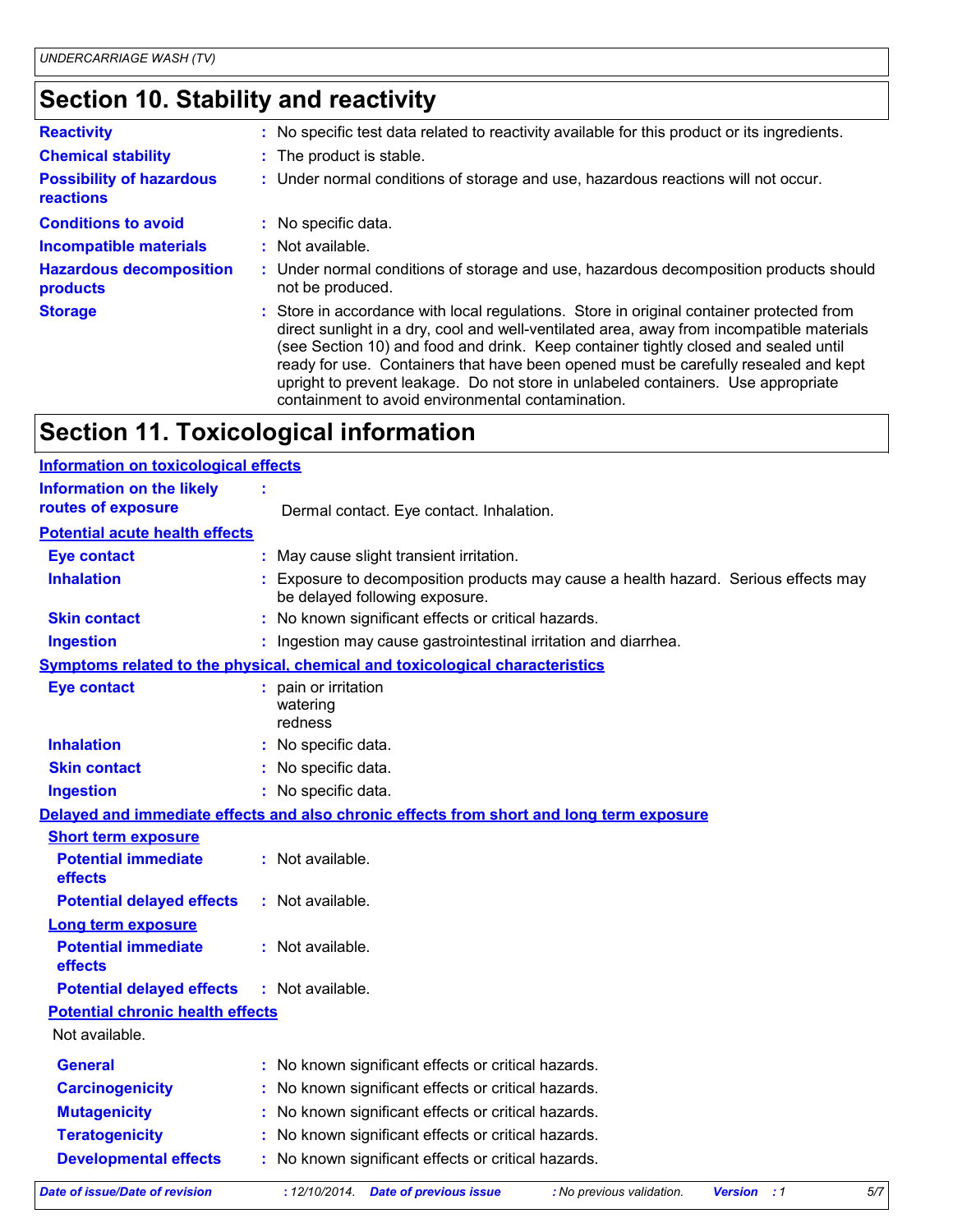#### **Section 11. Toxicological information**

**Fertility effects :** No known significant effects or critical hazards.

#### **Numerical measures of toxicity**

**Acute toxicity estimates**

Not available.

#### **Section 12. Ecological information**

#### **Ecotoxicity :**

: Not available.

**Aquatic ecotoxicity**

Not available.

#### **Section 13. Disposal considerations**

#### **Waste disposal :**

The generation of waste should be avoided or minimized wherever possible. Empty containers or liners may retain some product residues. This material and its container must be disposed of in a safe way. Dispose of surplus and non-recyclable products via a licensed waste disposal contractor. Disposal of this product, solutions and any byproducts should at all times comply with the requirements of environmental protection and waste disposal legislation and any regional local authority requirements. Avoid dispersal of spilled material and runoff and contact with soil, waterways, drains and sewers.

#### **Section 14. Transport information**

**IATA/IMDG/DOT/TDG: Please refer to the Bill of Lading/receiving documents for up to date shipping information.**

#### **Section 15. Regulatory information**

| <b>U.S. Federal regulations</b>                                                   | : TSCA 12(b) one-time export: No products were found.                     |  |
|-----------------------------------------------------------------------------------|---------------------------------------------------------------------------|--|
|                                                                                   | TSCA 12(b) annual export notification: No products were found.            |  |
|                                                                                   | United States inventory (TSCA 8b): All components are listed or exempted. |  |
| <b>EPA Registration Number</b>                                                    | : Not available.                                                          |  |
| <b>Clean Air Act Section 112</b><br>(b) Hazardous Air<br><b>Pollutants (HAPs)</b> | : Not listed                                                              |  |
| <b>SARA 302/304</b>                                                               |                                                                           |  |
| <b>Composition/information on ingredients</b>                                     |                                                                           |  |
| No products were found.                                                           |                                                                           |  |
| <b>SARA 304 RQ</b>                                                                | : Not applicable.                                                         |  |
| <b>SARA 311/312</b>                                                               |                                                                           |  |
| <b>Classification</b>                                                             | : Not applicable.                                                         |  |
| <b>State regulations</b>                                                          |                                                                           |  |
| <b>Massachusetts</b>                                                              | : None of the components are listed.                                      |  |
| <b>New York</b>                                                                   | : None of the components are listed.                                      |  |
| <b>New Jersey</b>                                                                 | : None of the components are listed.                                      |  |
| <b>Pennsylvania</b>                                                               | : None of the components are listed.                                      |  |
| <b>California Prop. 65</b><br>Not available.                                      |                                                                           |  |
| <b>Canada</b>                                                                     |                                                                           |  |
| <b>WHMIS (Canada)</b>                                                             | : Not controlled under WHMIS (Canada).                                    |  |